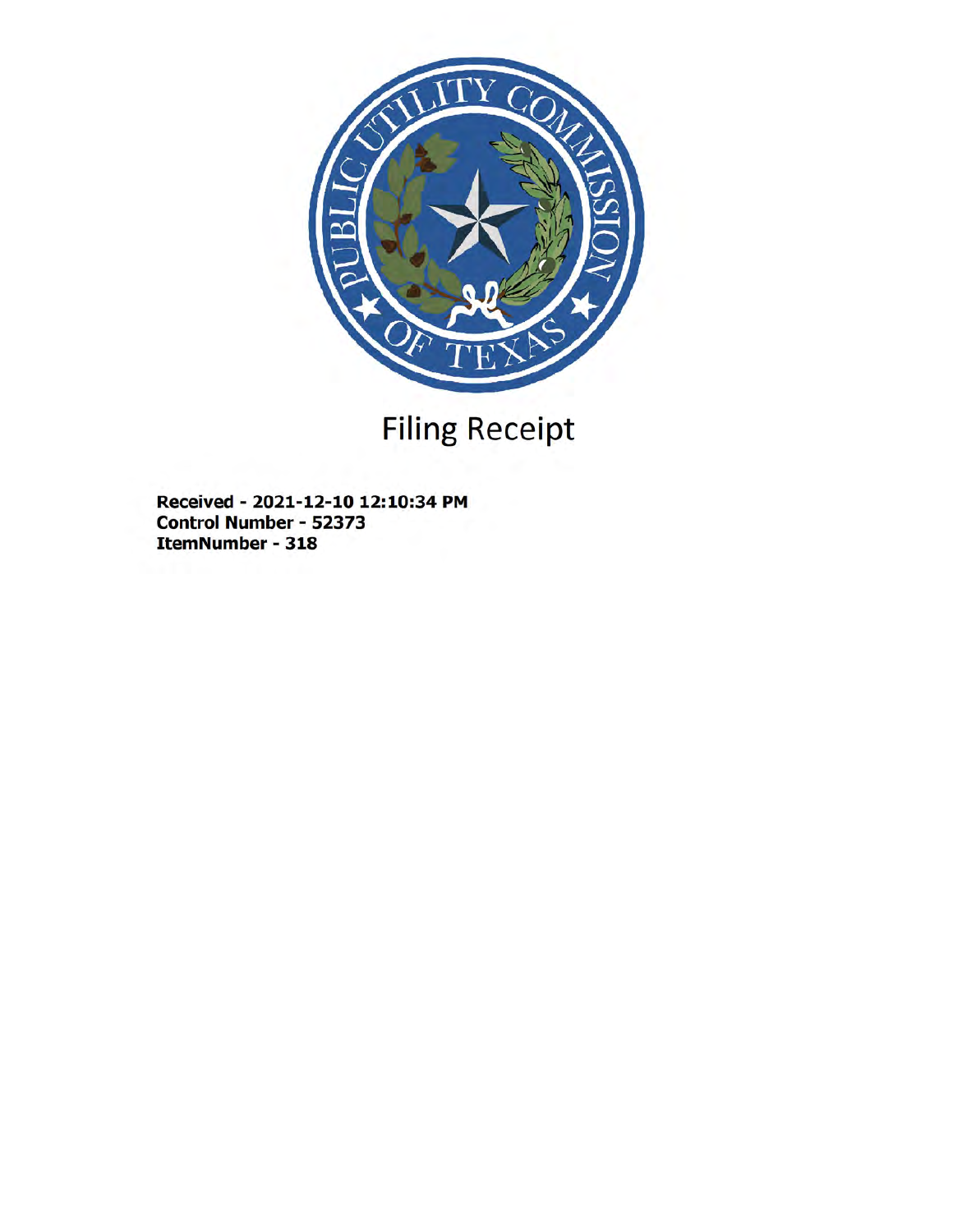| <b>REVIEW OF WHOLESALE ELECTRIC</b> | <b>PUBLIC UTILITY COMMISSION</b> |
|-------------------------------------|----------------------------------|
| <b>MARKET DESIGN</b>                | <b>OF TEXAS</b>                  |

#### HUNT ENERGY NETWORK, L.L.C.'S RESPONSE TO COMMISSION STAFF'S REQUEST FOR COMMENTS ON PHASE II MARKET DESIGN CONCEPTS AND PRINCIPLES

Hunt Energy Network, L.L.C. (HEN) submits the following comments in response to the Public Utility Commission of Texas (PUCT or Commission) Staff's request for comment on Phase II market design concepts and principles. Staff requests that all comments be filed by noon on December 10, 2021; therefore, these comments are timely filed.

#### I. INTRODUCTION

HEN appreciates the goals and principles articulated by Commission Staff in its December 6, 2021 memorandum, and believes those concepts can be achieved and adhered to while also remaining true to the first principles that underlie the robust ERCOT energy market. Fundamentally, both the Load-Side Reliability Mechanism (LSRM) and the Backstop Reliability Service (BRS) Phase II proposals are intended to encourage the development and operation of committed dispatchable generation sufficient not only to meet expected system demand but also to serve as a safety net to minimize emergency conditions in ERCOT. HEN believes the Phase I market design changes are substantial and, with additional minor adjustments described herein, which effectively implement the BRS proposal using Ancillary Services already deemed essential for reliability, can be used to further enhance price signals that will incent dispatchable generation investment and improve prices signals for resources to self-commit in real-time, without implementing the potentially duplicative LSRM proposals as described in the Phase II strawman changes.

HEN's comments below seek to accomplish the stated objectives of the LSRM and BRS proposals by providing a targeted, business-pragmatic, and measured approach with minimal system changes and disruption to the market-friendly, innovation-driven ERCOT market. Appropriately designed markets can best address customer demand for products and services and the State's need for a reliable and resilient electric grid.

#### II. GOAL: INCENT DISPATCHABLE RESOURCES

Simply stated, the goal of the LSRM and BRS proposals are to incent dispatchable generation resources. As noted in a November 2021 Brattle Group presentation, $<sup>1</sup>$  this goal</sup>

<sup>&</sup>lt;sup>1</sup> See Brattle Group Impact Assessment of ORDC Changes, Interchange Item 246 (Nov. 5, 2021).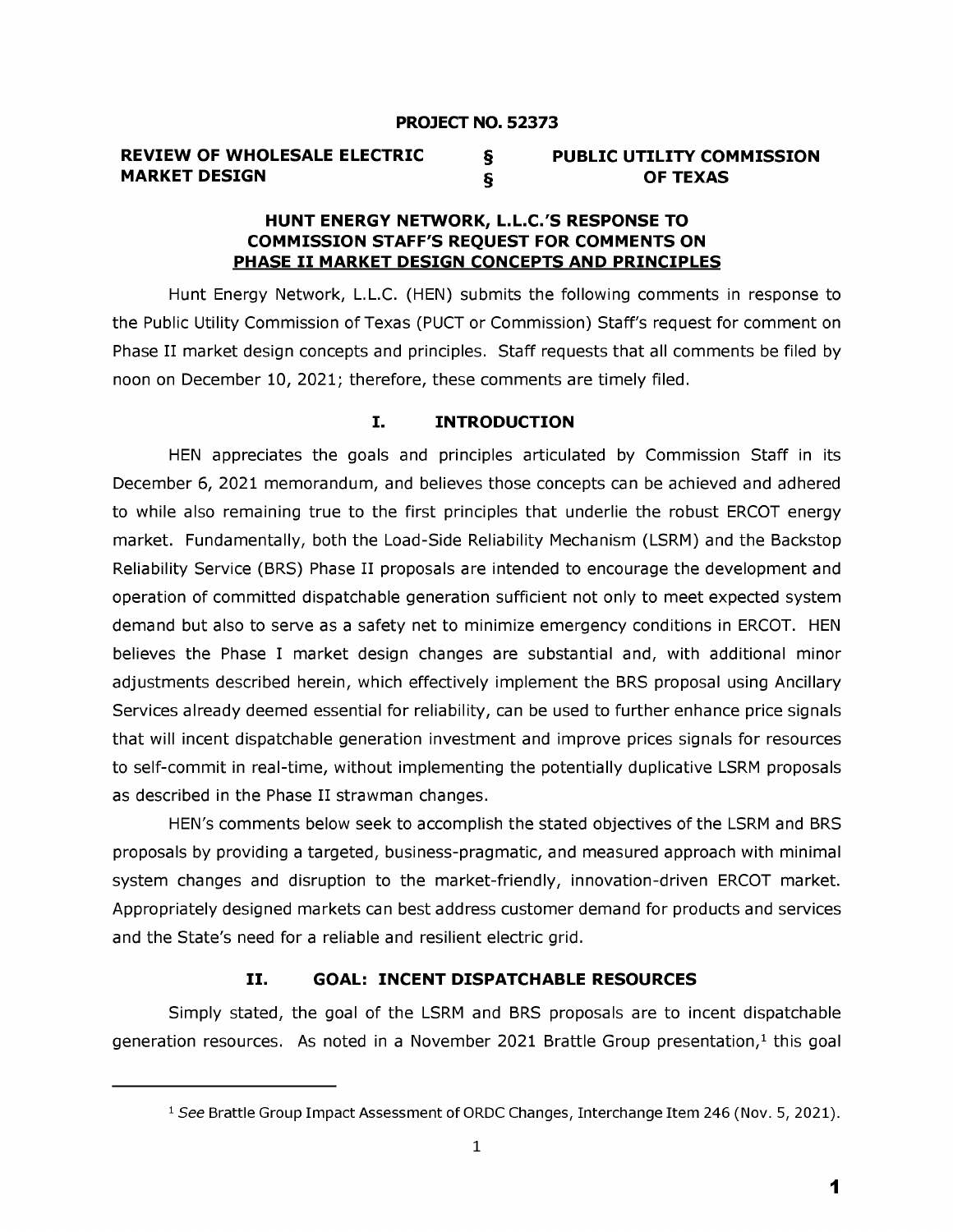can be accomplished by increasing prices (e.g., revising the ORDC) and/or increasing demand for reserves in real-time (e.g., by increasing Ancillary Service procurement that supports price formation), and by providing opportunities for dispatchable resources to generate revenue based on the value they provide to the system. HEN recommends that the Commission implement these tactics by directing ERCOT to promptly adjust existing market products, rather than stacking a new market product with undefined reliability benefits on top of existing products. The tools already exist to incent investment in new dispatchable resources, and they can be tweaked to address the current state of grid resources. Additional adjustments to the use of Non-Spinning Reserve Service (Non-Spin) and Responsive Reserve Service (RRS) can achieve the stated goals of the LSRM and BRS proposals with less uncertainty and without the inefficiencies of physically withholding capacity from the electric grid.

# A. The Commission should fine tune existing reserves practice in lieu of the Phase II proposals.

# 1. Adjust current Non-Spin practice to incent dispatchable generation and encourage resources to self-commit. .

Non-Spin is procured to increase available reserves in Real-Time Operations. While these additional reserves are available to the Security Constrained Economic Dispatch (SCED), as currently used by ERCOT, Non-Spin does not provide an appropriate price signal for resources to self-commit. Quite the opposite-in the past, ERCOT has been forced to use the Reliability Unit Commitment (RUC) process because resources have not self-committed.

Recent ERCOT market data supports HEN's assessment of the inefficient use of Non-Spin. Currently Non-Spin is mostly provided by online resources that are available to SCED for dispatch with an offer floor of \$75/MWh. Starting in July 2021, ERCOT has progressively increased the quantity of Non-Spin from about 1500MW to about 5000MW. However, as shown in Chart 1 (in Attachment 1 to these comments), the increased procurement of Non-Spin has not resulted in any noticeable increase in the six-hour-ahead headroom (as shown by the yellow stars), even with significantly increased RUC of resources.

The reason for this counter-intuitive market outcome is that the ORDC was not adjusted to provide a price signal reflecting the value of the added reserves nor was the pricesuppressing impact of deployed Non-Spin energy accounted for in Real-Time Settlement Point Prices (RTSPP). In other words, increased procurement of Non-Spin, without additional changes, did not provide the price signals for resources to self-commit. This flaw can be remedied by adjusting the ORDC (which the Commission has already undertaken as part of the Phase I market design changes) and reversing the price suppressing impact of deployed Non-Spin energy through the Reliability Deployment Price Adder (RDPA).

<sup>2</sup>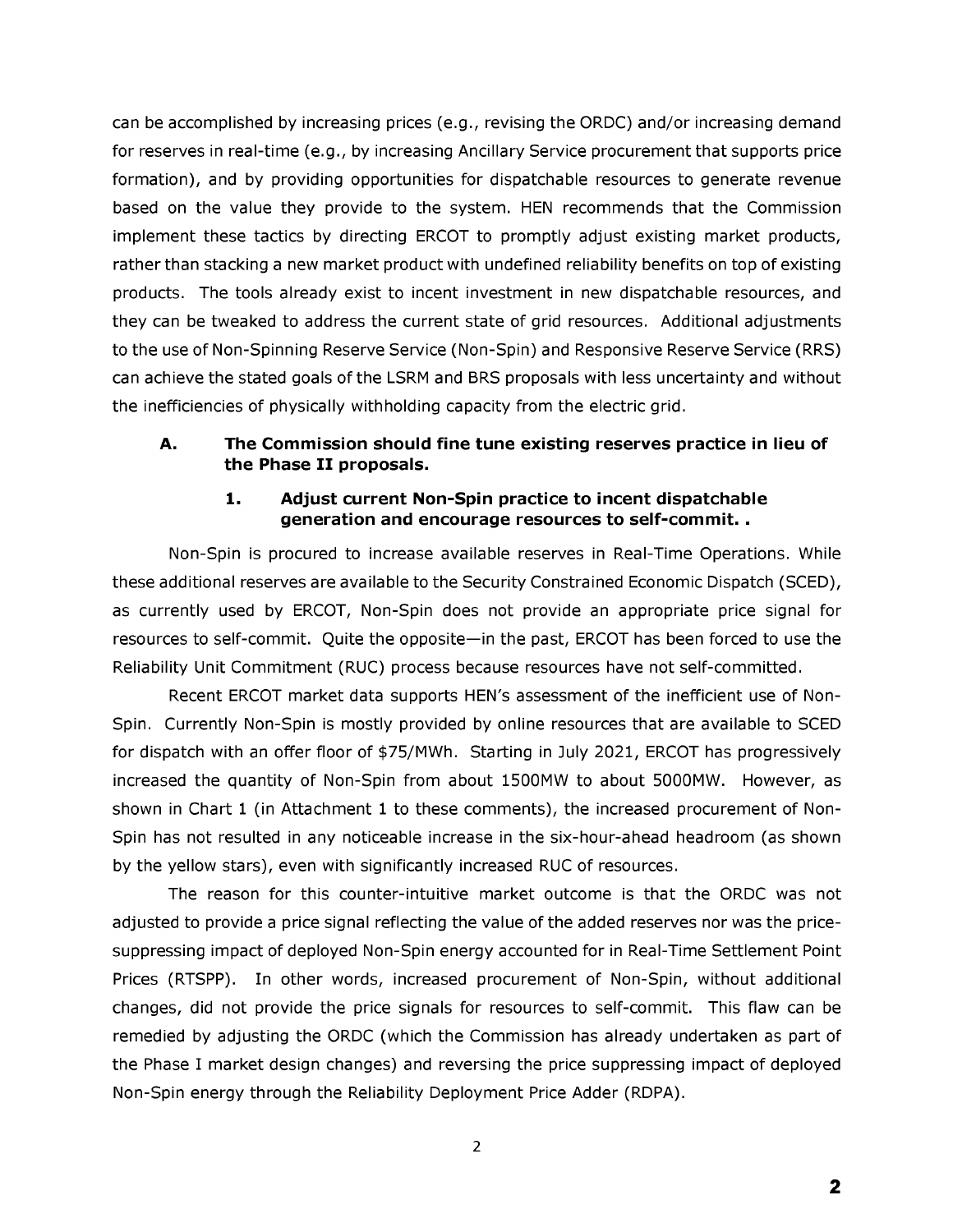The RDPA is a real-time price adder that is intended to reverse the price-suppressing impact of reliability deployments on energy prices for each SCED process. RDPA is calculated as the difference between the System Lambda price calculated in the *pricing* two-step SCED run, which is run with reliability deployments generally taken out (resulting in higher System Lambda), and the System Lambda calculated in the *dispatch* two-step SCED run.

Currently, the RDPA, along with the ORDC adder, $<sup>2</sup>$  is paid to all available capacity that</sup> is not providing Ancillary Services. Paying the RDPA to all available capacity essentially treats the RDPA as an operating reserve value. However, as the name RDPA suggests, it is supposed to be a *price adjustment* adder and not an operating reserve value ( which is the purpose of the ORDC adder). Unfortunately, the RDPA has been implemented as if it were, and serves the same purpose as, the ORDC adder. This inappropriate implementation results in substantial costs to customers over time, sends inappropriate Iocational price signals, and adds actual and opportunity costs because of the claw back mechanism of the Ancillary Service imbalance charge.<sup>3</sup>

Correctly implemented, the purpose of the RDPA would be to adjust prices at the Locational Marginal Price (LMP) level, not at the System Lambda level. The difference in the LMP price at each node should be calculated by subtracting the nodal LMPs generated in the SCED *dispatch* run from the nodal LMPs generated in the SCED *pricing* run. Only positive differences in the nodal LMPs in the two SCED runs should be paid, and those payments should go only to the resources that were "dispatched" in the pricing run. This revised calculation would send the correct RDPA Iocational price signals and pay resources that help resolve constraints-and not inappropriately pay resources that create or exasperate constraints. In addition, to ensure Ancillary Service products serve as a backstop reserve, the price suppressing impacts of Ancillary Service deployments must be reversed to ensure adequate price formation. Today, the price suppressing impacts of many reliability actions are being reversed in the calculation of the RDPA, but the price suppressing impacts of deployments of Non-Spin and RRS are not being fully reversed. For example, the deployment of Non-Spin has price suppression effects if other resources are needed above the \$75 Non-Spin price floor. Similarly, because RRS is offered at its marginal cost, it has price suppressing effects when deployed. To prevent suppression of real-time energy prices, all energy

<sup>&</sup>lt;sup>2</sup> Under Real-Time Co-optimization (RTC), ORDC (which become Ancillary Service Demand Curves under RTC) are paid only to dispatchable capacity capable of providing Ancillary Services and increase energy prices only if there is an opportunity cost for providing energy. This can be implemented prior to RTC but would require system changes. Can provide more details if requested by Commission.

 $3$  The Ancillary Service imbalance charge returns to ERCOT any revenues from the ORDC adders for capacity already paid in the Ancillary Service market.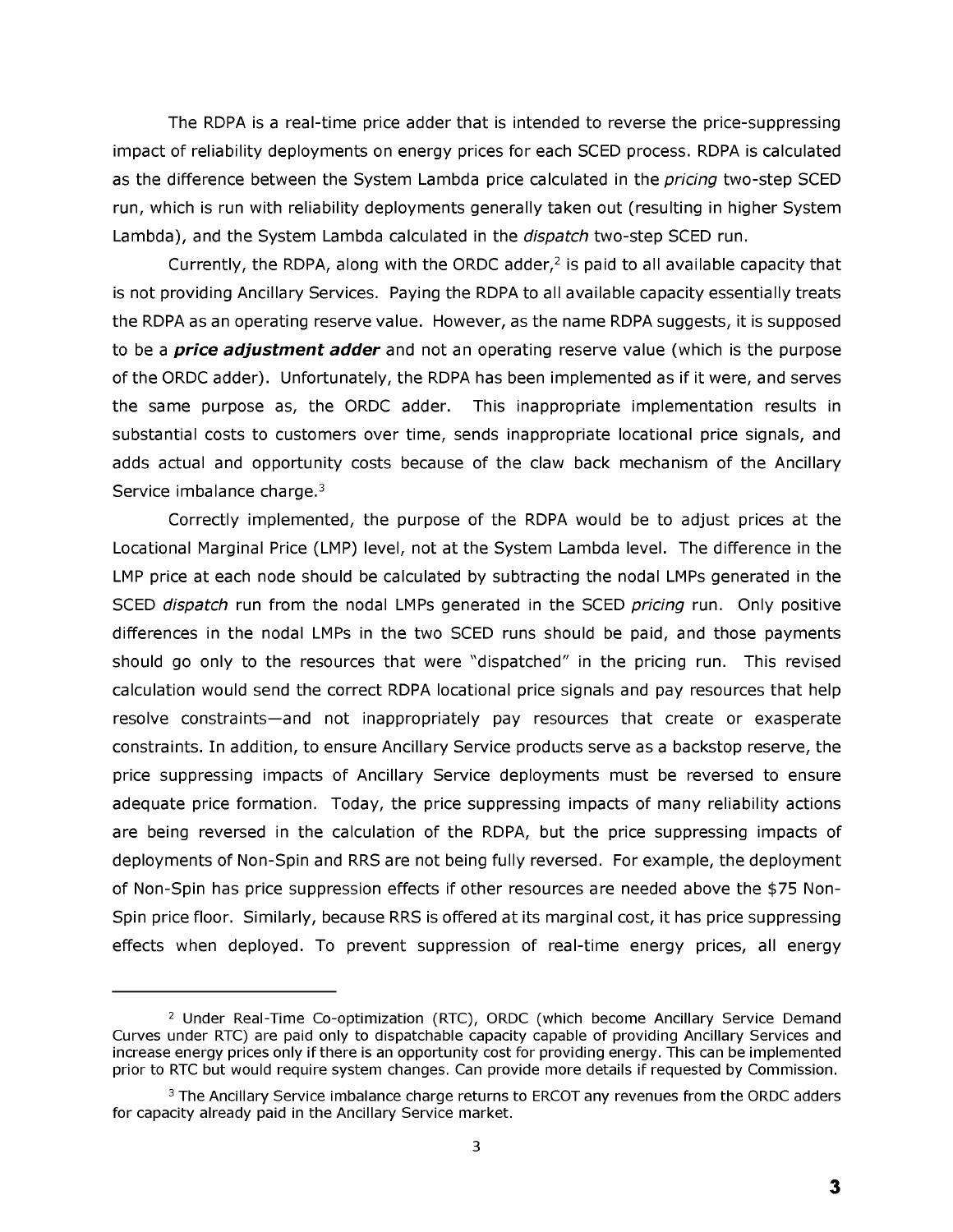dispatched by SCED from resource capacity providing Ancillary Service should be treated as " reliability deployments" and their price-suppressing impact on energy prices reversed through the RDPA. HEN's proposed changes should produce the appropriate price signals and incentive for dispatchable resources to self-commit and be dispatched by SCED-foregoing the out-of-market RUC action-and would better utilize Non-Spin as a tool to help prevent emergency conditions in ERCOT. These changes would incent dispatchable resource investment (essentially implementing BRS in an efficient, expediated, and well-defined manner) while at the same time ensuring that societal cost is not unnecessarily increased through the inefficiencies of physically withholding energy, as the BRS proposals would do.<sup>4</sup>

# 2. Adjust current RRS practice to procure the expected ECRS future levels as RRS as soon as practicable.

Consistent with workshop discussion to procure about 2,000 MW of ERCOT Contingency Reserve Service (ECRS), HEN recommends implementing the concept by increasing RRS quantity by 2,000 MW. This modification requires no system change and would, along with Non-Spin changes above, help ensure dispatchable resource adequacy. Since RRS is held behind the High Ancillary Service Limit (HASL), it currently is not dispatchable by SCED and is held in reserve until it is needed for large frequency deviations, a critical reserve to restore lagging frequency and protect the grid. Increasing RRS procurement today to provide an ECRS-like service, ahead of ECRS implementation, would increase system "demand" and, therefore, provide a much-needed reliability service and serve to support resource adequacy and dispatchable resource adequacy. To prevent the potential suppression of real-time energy prices, all energy deployed from resource capacity providing Ancillary Services should be treated as " reliability deployments" and their price-suppressing impact on energy prices reversed through the RDPA as described above.

# B. The Phase II market design proposals are not needed at this time.

HEN believes that the Phase I market design changes are substantial and, with the adjustments described above, address the main gaps in the current market design including the goals of Phase II changes. These changes can be implemented in current ERCOT systems relatively quickly and easily. Adoption of the Phase II proposal, as currently described, likely would be redundant to the Phase I changes and HEN's recommendations.

<sup>4</sup> Although not essential to implement immediately, a new Ancillary Service forward market (like the Congestion Revenue Rights (CRR) market) could be operated by ERCOT to provide forward price signals thereby further encouraging investment in dispatchable generation resources.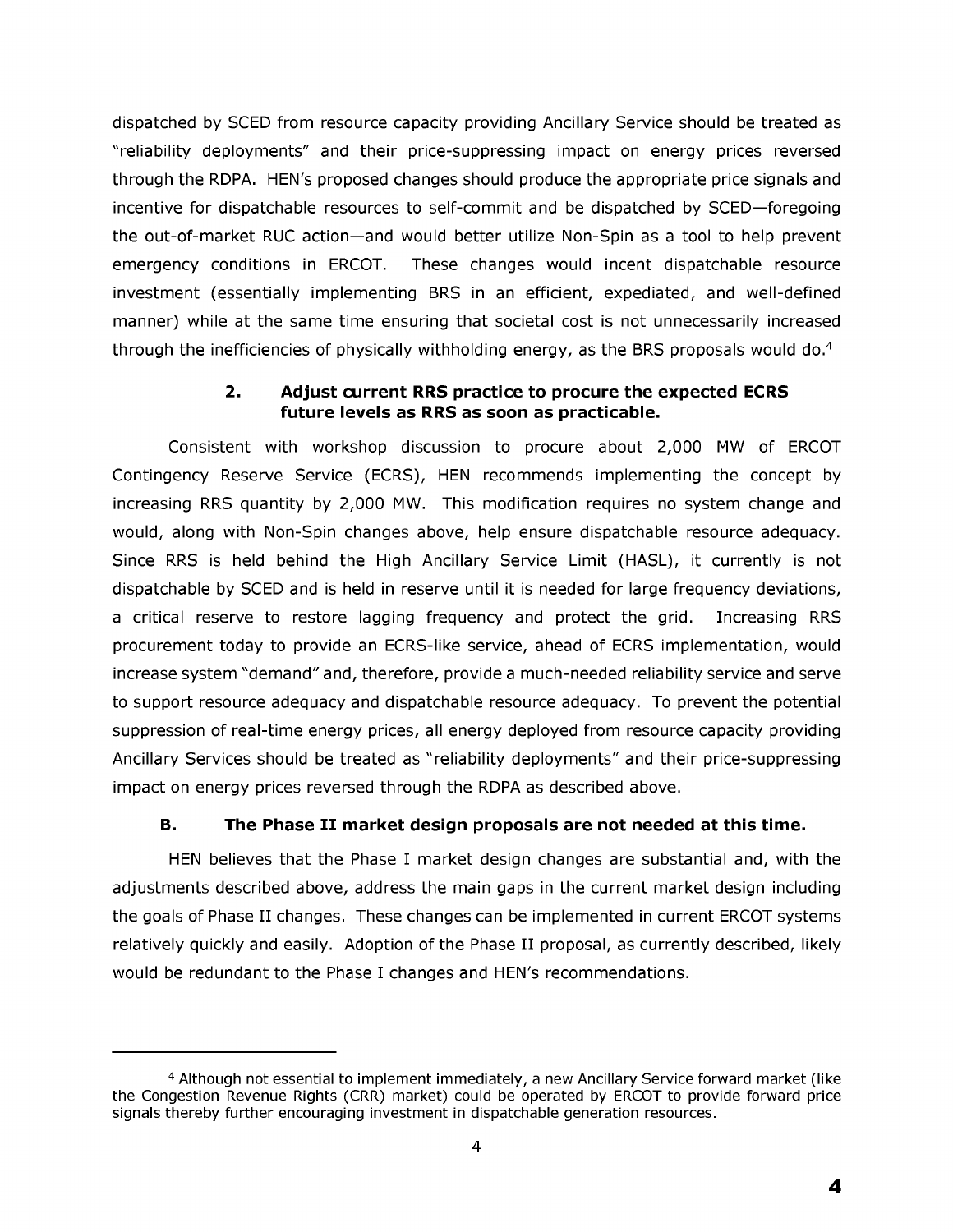The LSRM would draw regulators more deeply into the operation of the market with endless battles over capacity credits and other issues, rather than relying on innovation through market processes. Under LSRM, the Commission would become the most important customer for market participants, at the expense of electricity customers. Additionally, as the future market is likely to be much more diverse and commercially complex, with the line between producers and customers virtually disappearing where distributed resources flourish, an obligation like the LSRM would become challenging for market participants to comply with and for the Commission and ERCOT to oversee. HEN recommends that the Commission carefully and thoroughly evaluate the costs and benefits of the LSRM proposal in particular to avoid unintended harm to the market.

# III. GOAL: INCREASE FUEL RESILIENCE BY FIRMING FUEL SUPPLY

HEN recommends that the Commission require fossil fuel generators to either have on-site fuel storage or direct access to such storage by means of firm delivery for a specified number of days.<sup>5</sup> Generators that consider all or a portion of the related added cost to be not economically justified can request that such cost be paid for by means of a new firm fuel product. The new product costs would be paid by all load serving entities (LSEs) on a load ratio share (LRS), like the way Black Start and Reliability Must Run (RMR) are recovered. However, when there is any firm fuel curtailment on the system, profits made by generators that were paid through the firm fuel product could have those profits clawed back and credited to LSEs on a LRS in proportion to the portion of cost paid by the market, similar to how RMR is processed today. This clawback provision would make the product more equitable among generators that invest in fuel firming on their own and generators that rely on the firm fuel product to pay for that capability. More details on this proposal can be provided upon Commission request.

A focused mechanism such as this is preferable to attempting to enforce the firm fuel requirement than through a broad LSE Obligation or similar market construct as suggested in the Phase I design changes. This surgical approach avoids customers paying more for this fuel supply insurance than should be paid, especially during the time the market has not developed sufficient firm fuel capacity.

<sup>&</sup>lt;sup>5</sup> HEN acknowledges the Phase I market design changes include the Commission directing ERCOT to develop a firm fuel-based reliability product but adds these comments based, in part, on Brattle's analysis of a fuel firming product as an alternative to LSERO+. See Brattle Group Market Design Options for Managing Reliability in ERCOT, Interchange Item 255 (Nov. 19, 2021).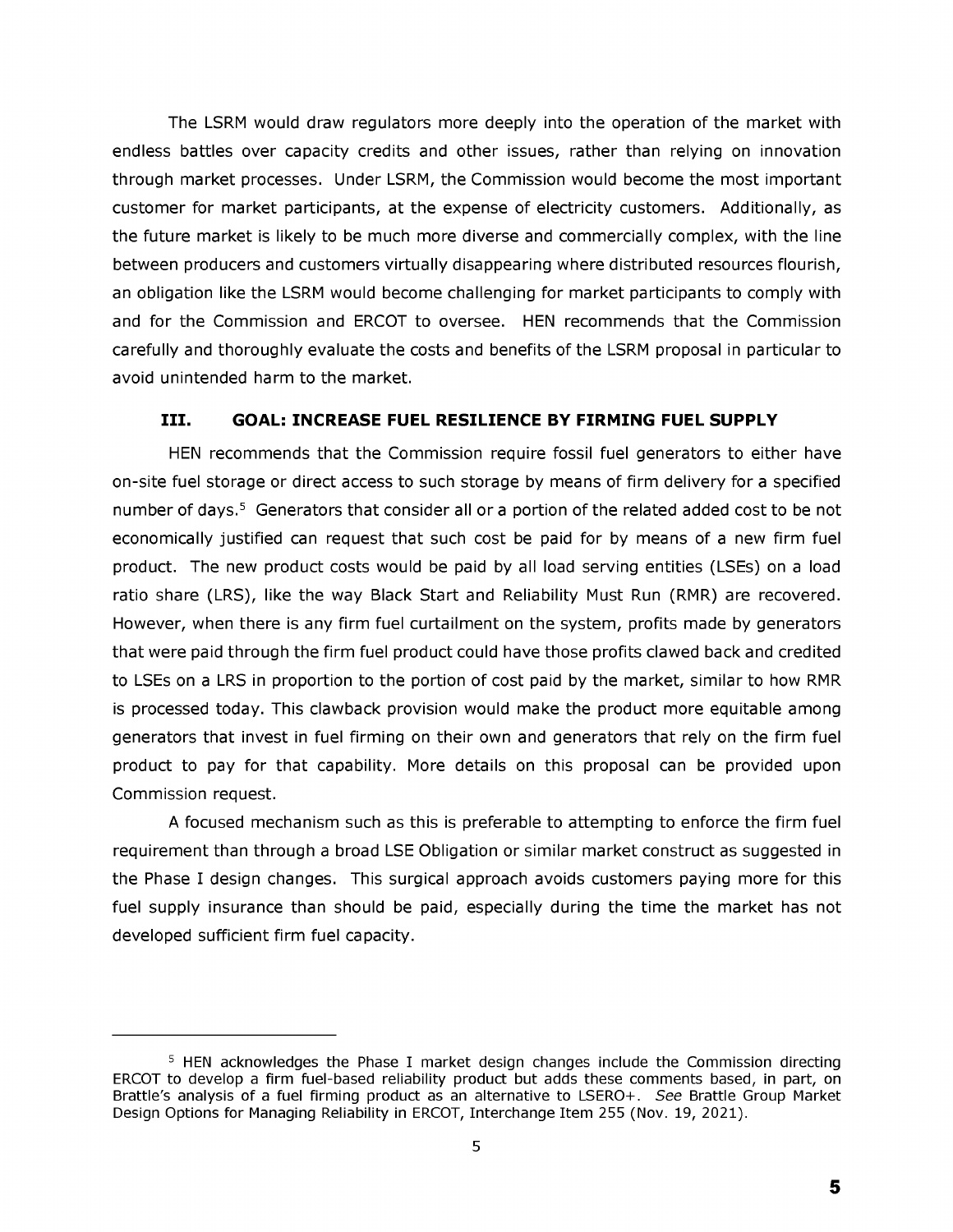Respectfully submitted,

mulm

HUNTLENERGY NETWORK, L.L.C.

Pat Wood, III Chief Executive Officer 1900 North Akard Street Dallas, Texas 75201 (713) 454-9592 (Telephone) pwood@huntenergynetwork.com

James E. Guy DEACON LAW GROUP PLLC State Bar No. 24027061 913 Main Street Bastrop, Texas 78602 (512) 576-2435 (Telephone) jamesguy@deaconlawgroup.com

*Attorney for Hunt Energy Network, L.L.C.*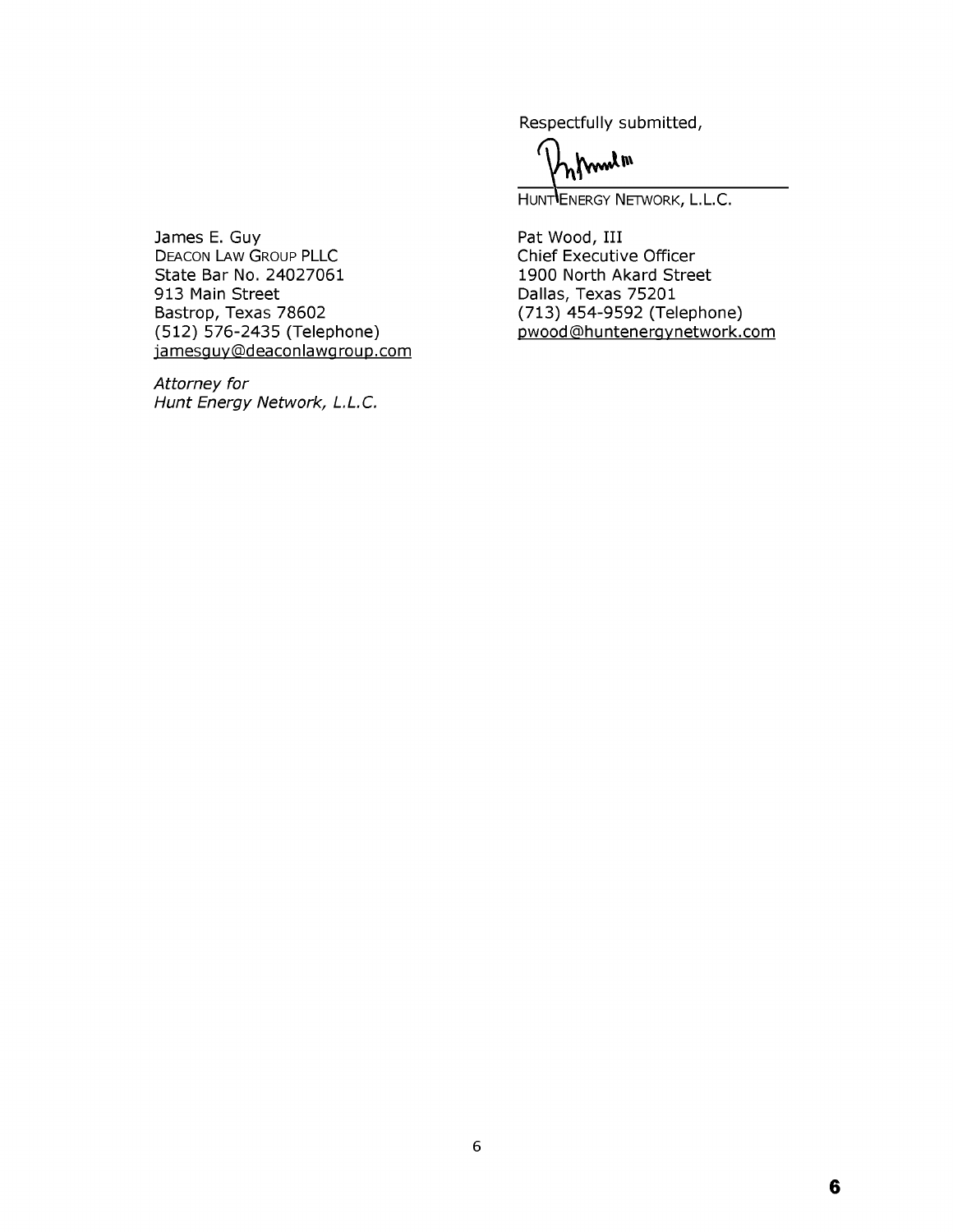# Trend in historic Headroom

- · 6 hours ahead, 3 hours head and real time Headroom between January 1, 2020 and July 31,2021\* was also analyzed. There were several instances where the real time headroom was lower than the 6 hour ahead headroom.
	- $\sim$ 23% off these instances real time headroom was lower than 6 hour ahead headroom by an amountgreater than 1430 MW.



 $-$  ~5% off these instances were related to peak conditions

3HA/6HA Headroom = Total Online HSL + Offline Non-Spin - Active Load Forecast Real Time Headroom = Total Online HSL + Offline Non-Spin - Actual Load

\*Excludes Feb 14 - Feb 28, 2021 19

ercot<sup>c</sup><sub>p</sub>